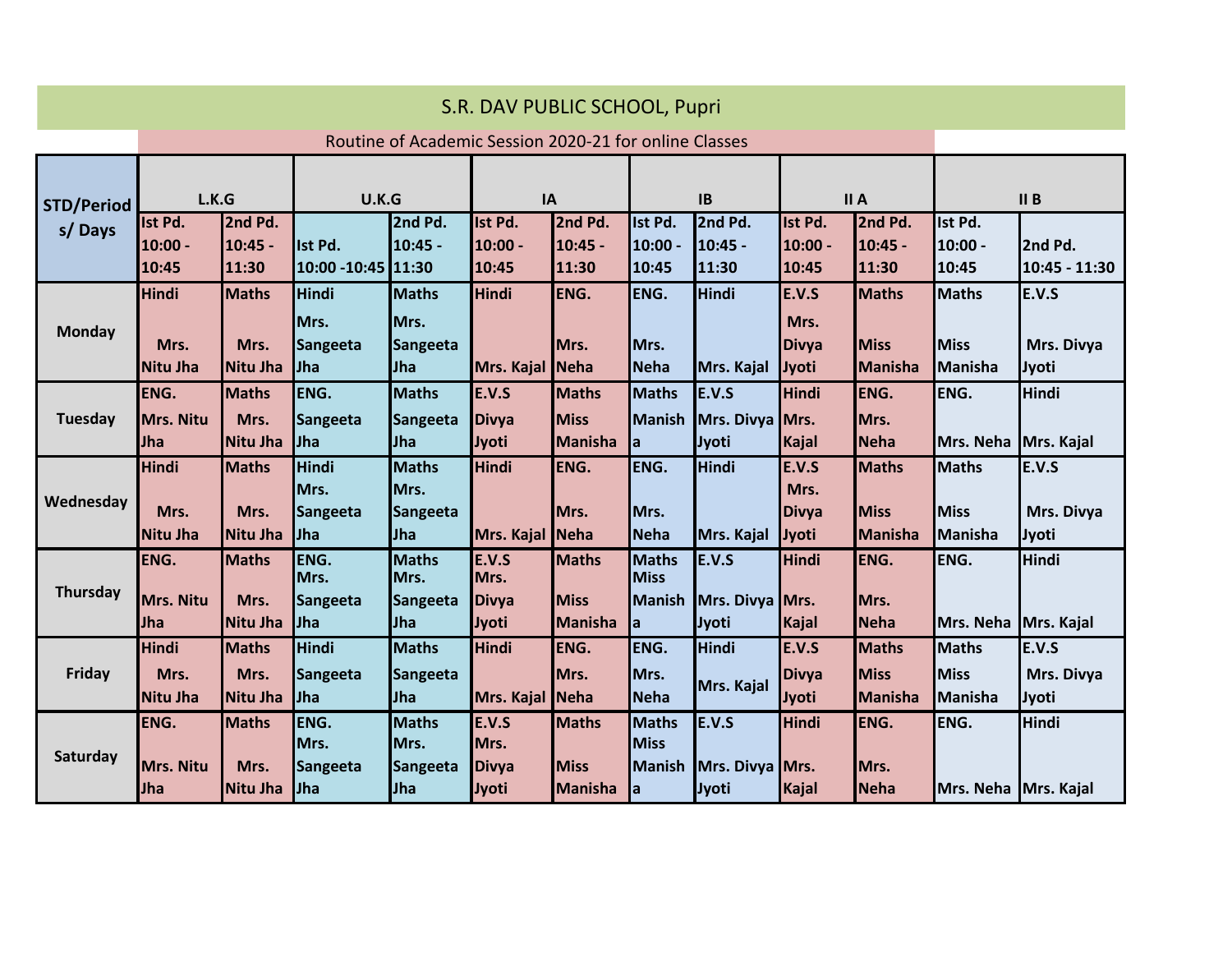| STD/Period/     | <b>III</b> A                                         |                                           | III <sub>B</sub>                      |                                       | <b>IVA</b>                                         |                                          | IV <sub>B</sub>                          |                                  |  |
|-----------------|------------------------------------------------------|-------------------------------------------|---------------------------------------|---------------------------------------|----------------------------------------------------|------------------------------------------|------------------------------------------|----------------------------------|--|
| <b>Days</b>     | $10:00 -$<br>10:45                                   | $10:45 -$<br>11:30                        | Ist Pd.<br>10:00 -10:45               | 10:45 -<br>11:30                      | $10:00 -$<br>10:45                                 | $10:45 -$<br>11:30                       | $10:00 -$<br>10:45                       | $10:45 -$<br>11:30               |  |
| <b>Monday</b>   | ENG.<br>(Mrs Pinki)                                  | <b>Maths</b><br>(Miss<br>jaya)            | <b>Maths</b><br>(Miss jaya)           | FNG.<br>(Miss<br>Nancy)               | SCI.<br>(Mrs<br><b>SUBHDRA</b>                     | <b>HINDI</b><br>(Mrs<br>Rachna<br>priya) | <b>HINDI</b><br>(Mrs<br>Rachna<br>priya) | SCI.<br>(Mrs<br>Subhdara)        |  |
| <b>Tuesday</b>  | SCI.<br>(Mrs<br>Manisha)                             | <b>HINDI</b><br>(Mrs<br>Rachna<br>Priya)  | <b>HINDI</b><br>(Mrs Rachna<br>Priya) | <b>SCI.</b> (Mrs<br>Subhdra)          | <b>ENG. LISH</b><br>(Mr.<br><b>Chandan</b><br>Jha) | <b>Maths</b><br>(Miss<br>Jaya)           | <b>Maths</b><br>(Miss<br>Jaya)           | ENG. (Mr.<br>Chandan<br>Jha)     |  |
| Wednesday       | Soc. Sci<br>(Mr.<br><b>Prabhat</b><br><b>Kumar</b> ) | Comp<br>(Mr. K.<br>Murari)                | Comp (Mr.<br>K. Murari)               | Soc. Sci<br>(Mr.<br>Prabhat<br>Kumar) | Soc. Sci<br>(Mr.<br><b>Sumit</b><br>Kumar)         | Comp<br>(Mr. B.K.<br>Thakur)             | Comp<br>(Mr.<br>B.K.<br>Thakur)          | Soc. Sci<br>(Mr. Sumit<br>Kumar) |  |
| <b>Thursday</b> | <b>ENG. (Mrs</b><br>Pinki)                           | <b>Maths</b><br>(Miss<br>Jaya)            | <b>Maths</b><br>(Miss Jaya)           | FNG.<br>(Miss<br>Nancy)               | SCI.<br>(Mrs<br><b>SUBHDRA</b>                     | <b>HINDI</b><br>(Mrs<br>Rachna<br>Priya) | <b>HINDI</b><br>(Mrs<br>Rachna<br>Priya) | SCI.<br>(Mrs<br><b>SUBHDRA)</b>  |  |
| Friday          | (Mrs   (Mrs<br><b>SCI.</b><br><b>Manisha)</b>        | <b>HINDI</b><br>Rachna<br>Priya)          | <b>HINDI</b><br>(Mrs Rachna<br>Priya) | <b>SCI. (Mrs</b><br><b>Manisha)</b>   | ENG.<br>(Mr.<br>Chandan<br>Jha)                    | <b>Maths</b><br>(Miss<br>Jaya)           | <b>Maths</b><br>(Miss<br>Jaya)           | ENG.<br>(Chandan<br>Jha)         |  |
| Saturday        | Soc. Sci<br>(Mr.<br>Prabhat<br>Kumar)                | <b>Comp</b><br>(Mr. K.<br><b>Murari</b> ) | Comp (Mr.<br>K. Murari)               | Soc. Sci<br>(Mr.<br>Prabhat<br>Kumar) | Soc. Sci<br>(Mr.<br><b>Sumit</b><br>Kumar)         | <b>Comp</b><br>(Mr. B. K.<br>Thakur)     | Comp<br>(Mr. B.<br>K.<br>Thakur)         | Soc. Sci<br>(Mr. Sumit<br>Kumar) |  |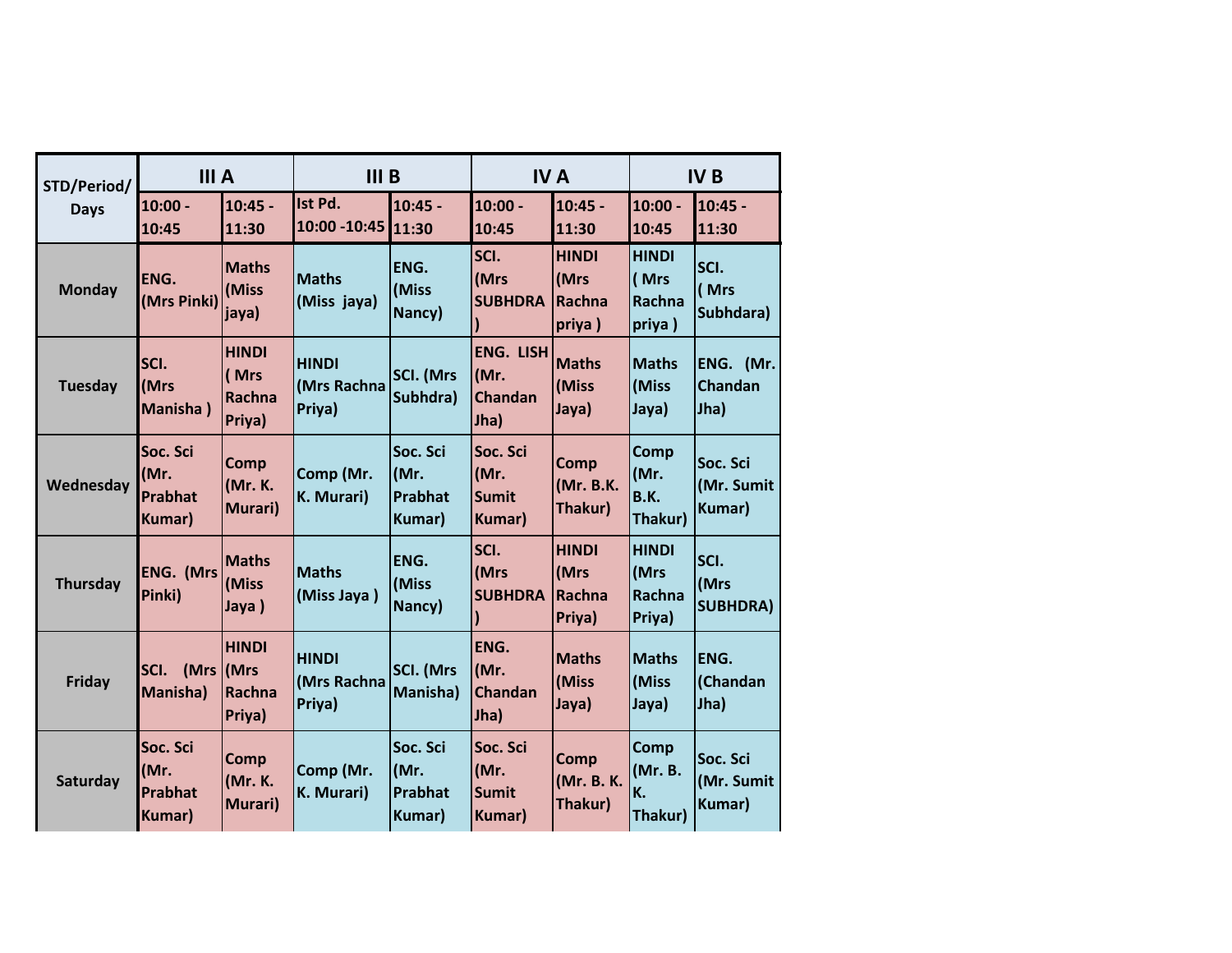| STD/Period      |                                               |                                         |                                            |                                         |                                         |                                            |                                                   |                                           |                                                    |                                                   |                                             |                                     |
|-----------------|-----------------------------------------------|-----------------------------------------|--------------------------------------------|-----------------------------------------|-----------------------------------------|--------------------------------------------|---------------------------------------------------|-------------------------------------------|----------------------------------------------------|---------------------------------------------------|---------------------------------------------|-------------------------------------|
| / Days          |                                               | $V(A+B)$                                |                                            | $V(C+D)$                                |                                         |                                            | $VI(A + B)$                                       |                                           |                                                    | $VI (C+D)$                                        |                                             |                                     |
| Day             | 1st Pd.<br>10.00-<br>10.45                    | 2st Pd.<br>10.45-<br>11.30              | 3rd Pd<br>11.30.12.15                      | 1st Pd.<br>10.00-<br>10.45              | 2st Pd.<br>10.45-<br>11.30              | 3rd Pd<br>11.30.12.<br>15                  | 1st Pd.<br>10.00-<br>10.45                        | 2st Pd.<br>10.45-<br>11.30                | 3rd Pd<br>11.30.12.<br>15                          | 1st Pd.<br>10.00-<br>10.45                        | 2st Pd.<br>10.45-<br>11.30                  | 3rd Pd<br>11.30.12.15               |
| <b>Monday</b>   | <b>ENG.</b><br>(Mr.<br><b>Chandan</b><br>Jha) | <b>Maths</b><br>Pathak)                 | Soc. Sci<br>(Mr. K.K. (Mr. Sumit<br>Kumar) | ENG.<br>(Mr.<br>Chandan<br>Jha)         | <b>Maths</b><br>(K.K.<br>Pathak)        | ENG.<br>(Mr. K. K.<br>Mishra)              | <b>ENG.</b><br>(Mr. K.<br>K.<br>Mishra)           | SCI.<br>(Mrs. Pinki<br>Thakur)            | <b>Hindi</b><br>l(Mr.<br><b>Sameer</b><br>Saurabh) | <b>Hindi</b><br>(Mr.<br><b>Sameer</b><br>Saurabh) | ENG.<br>(Mr. K. K.<br>Mishra)               | SCI. (Mrs.<br>Pinki Thakur)         |
| <b>Tuesday</b>  | SCI.<br>(Mrs<br>Subhdra)                      | <b>Comp</b><br>(Mr. K.<br>Murari)       | SNK (Mr.<br>Rajesh<br>Tiwari)              | Comp<br>(Mr. K.<br>Murari)              | <b>SNK</b><br>(Mr.<br>Rajesh<br>Tiwari) | SCI.<br>(Mrs<br>Subhdra)                   | Soc. Sci<br>(Mr. P.<br>lĸ.<br><b>Batsha)</b>      | <b>Comp</b><br>(B. K.<br>Thakur)          | SNK (Mr.<br>Manjeet<br>kumar)                      | <b>Comp</b><br>(Mr. B. K.<br>Thakur)              | <b>SNK</b><br>(Mr.<br>Manjeet<br>kumar)     | Soc. Sci (Mr.<br>P. K. Batsha)      |
| Wednesday       | Hindi<br>(Mrs.<br>Dazy)                       | <b>Maths</b><br>(Mr. KK<br>Pathak)      | ENG. (Mr.<br><b>Chandan</b><br>Jha)        | <b>Maths</b><br>(Mr. KK<br>Pathak)      | EIVU.<br>(Mr.<br>Chandan<br>أدمانا      | Hindi<br>(Mrs.<br>Dazy)                    | <u>ाणवतााऽ</u><br>(Mr.<br><b>Alok</b>             | SCI.<br>(Mrs. Pinki (Mr. K. K.<br>Thakur) | ENG.<br>Mishra)                                    | <b>SCI.</b> (Pinki<br>Thakur)                     | ENG.<br>(Mr. K. K.<br>Mishra)               | <b>Maths</b><br>(Mr. Alok<br>Kumar) |
| <b>Thursday</b> | Soc. Sci<br>(Mr. Sumit<br><b>Kumar</b> )      | <b>SNK</b><br>(Mr.<br>Rajesh<br>Tiwari) | Comp (Mr.<br>K. Murari)                    | <b>SNK</b><br>(Mr.<br>Rajesh<br>Tiwari) | <b>Comp</b><br>K. Murari)               | Soc. Sci<br>(Mr.<br><b>Sumit</b><br>Kumar) | Soc. Sci<br>(Mr.<br><b>P.K.</b><br><b>Batsha)</b> | <b>Comp</b><br>(B. K.<br>Thakur)          | <b>Hindi</b><br>Mr.<br><b>Sameer</b><br>Saurabh)   | Comp (B. (Mr.<br>K. Thakur) Sameer                | <b>Hindi</b><br>Saurabh)                    | Soc. Sci (Mr.<br>P. K. Batsha)      |
| Friday          | SCI.<br>(Mrs<br>Subhdra)                      | Hindi<br>(Mrs.<br>Dazy)                 | <b>Maths</b><br>(K.K.<br>Pathak)           | <b>Hindi</b><br>(Mrs.<br>Dazy)          | Maths<br>(Mr. K. K.<br>Pathak)          | SCI.<br>(Mrs<br>Subhdra)                   | <b>Maths</b><br>(Mr.<br><b>Alok</b><br>Kumar)     | ENG.<br>(Mr. K. K.<br>Mishra)             | <b>MED</b><br>Mr.<br><b>Manjeet</b><br>kumar)      | <b>MED</b><br>(Mr.<br><b>Manjeet</b><br>kumar)    | <b>Maths</b><br>(Mr. Alok<br><b>Kumar</b> ) | ENG. (Mr. K.<br>K. Mishra)          |
| Saturday        | ENG.<br>(Mr.<br><b>Chandan</b><br>Jha)        | SCI.<br>(Mrs<br>Subhdra) Tiwari)        | <b>MED</b><br>(Mr. Rajesh                  | SCI.<br>(Mrs<br>Subhdra)                | <b>MED</b><br>(Mr.<br>Rajesh<br>Tiwari) | ENG.<br>(Mr.<br><b>Chandan</b><br>Jha)     | SCI.<br>(Mrs<br>Pinki<br>Thakur)                  | Soc. Sci<br>(Mr. P. K.<br><b>Batsha)</b>  | <b>Maths</b><br>(Mr. Alok (Mr. P. K.<br>Kumar)     | Soc. Sci<br><b>Batsha)</b>                        | <b>Maths</b><br>(Mr. Alok<br><b>Kumar</b> ) | SCI. (Mrs.<br><b>Pinki Thakur)</b>  |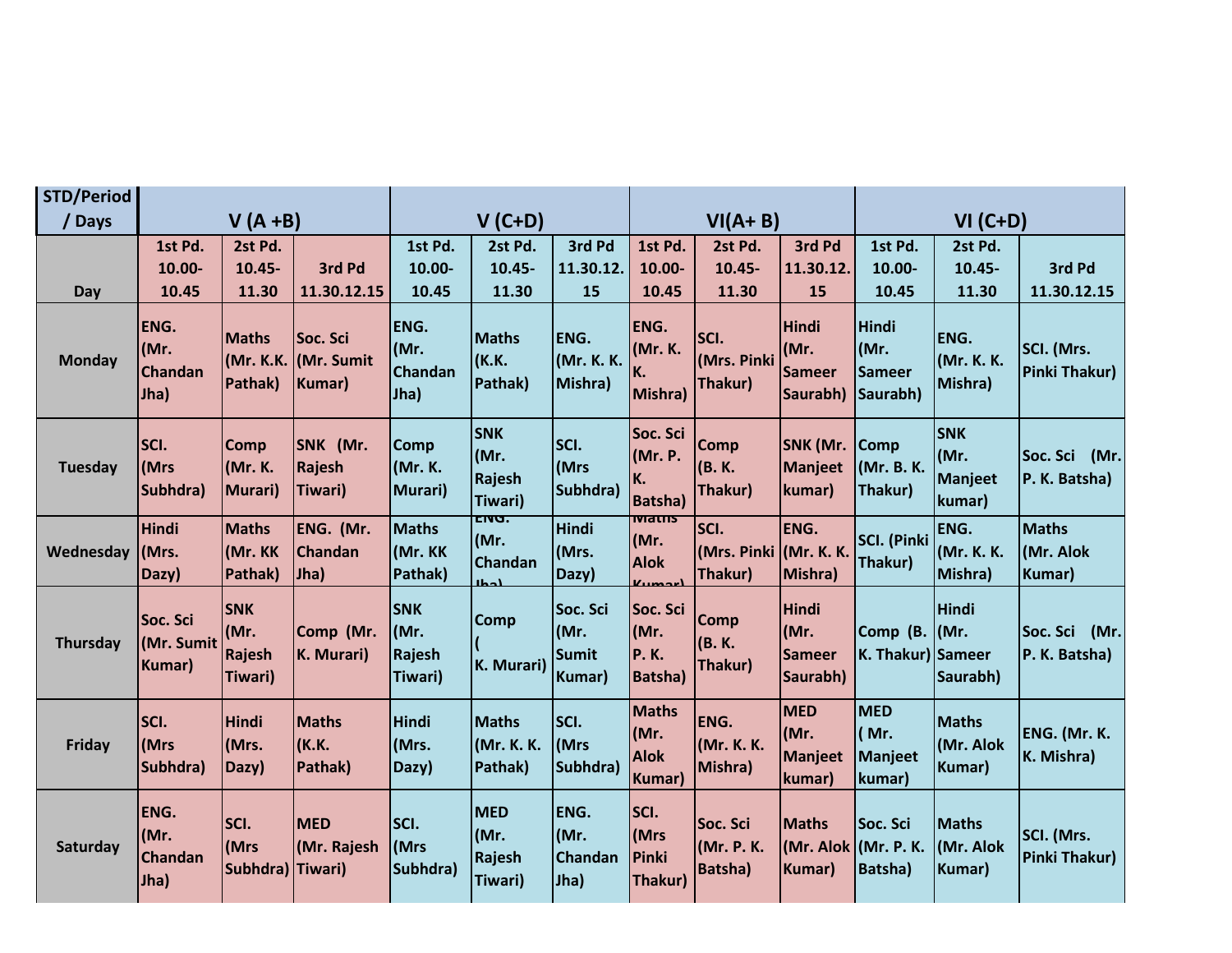| STD/Periods/    |                  |                   |                       |                |                     |                  |               |                      |               |                 |                 |                    |  |
|-----------------|------------------|-------------------|-----------------------|----------------|---------------------|------------------|---------------|----------------------|---------------|-----------------|-----------------|--------------------|--|
| <b>Days</b>     | VII A & B        |                   |                       |                | VII C & D           |                  |               | <b>VIII A&amp; B</b> |               |                 | VIII C & D      |                    |  |
|                 | Ist Pd.          | 2nd Pd.           | 3rd Pd.               | Ist Pd.        | 2nd Pd.             | 3rd Pd.          | Ist Pd.       | 2nd Pd.              | 3rd Pd.       | Ist Pd.         | 2nd Pd.         | 3rd Pd.            |  |
|                 | 10:00 -          | 10:45 -           | $11:30 -$             | $10:00 -$      | 10:45 -             | 11:30 -          | $10:00 -$     | $10:45 -$            | 11:30 -       | $10:00 -$       | $10:45 -$       |                    |  |
|                 | 10:45            | 11:30             | 12:15                 | 10:45          | 11:30               | 12:15            | 10:45         | 11:30                | 12:15         | 10:45           | 11:30           | $ 11:30 - 12:15$   |  |
|                 | S.St             | Hindi             | <b>Comp</b>           | Hindi          | <b>Comp</b>         | S.St             | <b>Maths</b>  | SCI.                 | S.St          | SCI.            | S.St            | <b>Maths</b>       |  |
| <b>Monday</b>   |                  |                   |                       |                | Mr.                 |                  | Mr.           |                      |               | Mr.             |                 |                    |  |
|                 | Mr. A. K.        | Mrs.              | Mr. Prabhat           |                | Prabhat             | <b>Mr. A. K.</b> | Rajendr   Mr. |                      | Mr. A. K.     | <b>Manish</b>   | Mr. A. K.       | Mr. Rajendra       |  |
|                 | <b>Shukla</b>    | <b>Dazy</b>       | Ranjan                | Mrs. Dazy      | Ranjan              | <b>Shukla</b>    | a Kr.         | <b>Manish</b>        | <b>Shukla</b> | Kr.             | <b>Shukla</b>   | Kr.                |  |
|                 | SCI.             | <b>Maths</b>      | ENG.                  | ENG.           | SCI.                | <b>Maths</b>     | ENG.          | <b>Hindi</b>         | <b>Comp</b>   | <b>Comp</b>     | ENG.            | <b>Hindi</b>       |  |
| <b>Tuesday</b>  |                  | Mr.               |                       |                |                     | Mr.              | Mr.           | Mr.                  |               |                 |                 |                    |  |
|                 | Mrs. Pinki       | Rajendra Mr. K.K. |                       | Mr. K.K.       | Mrs. Pinki Rajendra |                  | Abdul         | Pramod               | Mr. S.K.      | Mr. S.K.        | Mr. Abdul       | Mr. Pramod         |  |
|                 | <b>Thakur</b>    | Kr.               | Mishra                | <b>Mishra</b>  | <b>Thakur</b>       | Kr.              | <b>Quadir</b> | Kr.                  | <b>Roy</b>    | Roy             | <b>Quadir</b>   | Kr.                |  |
| Wednesday       | S.St             | <b>SNK</b>        | Comp                  | <b>SNK</b>     | <b>Comp</b>         | S.St             | <b>Maths</b>  | SCI.                 | S.St          | SCI.            | S.St            | <b>Maths</b>       |  |
|                 |                  |                   |                       |                | Mr.                 |                  | Mr.           |                      |               |                 |                 |                    |  |
|                 | <b>Mr. A. K.</b> | A.K.              | Mr. Prabhat   A. K.   |                | Prabhat             | <b>Mr. A. K.</b> | Rajendr   Mr. |                      | Mr. A. K.     | Mr.             | Mr. A. K.       | Mr. Rajendra       |  |
|                 | <b>Shukla</b>    | Pandey            | Ranjan                | Pandey         | Ranjan              | <b>Shukla</b>    | a Kr.         | <b>Manish</b>        | <b>Shukla</b> | <b>Manish</b>   | <b>Shukla</b>   | Kr.                |  |
|                 | SCI.             | <b>Maths</b>      | ENG.                  | ENG.           | SCI.                | <b>Maths</b>     | ENG.          | Hindi                | <b>SNK</b>    | <b>SNK</b>      | ENG.            | Hindi              |  |
| <b>Thursday</b> |                  | Mr.               |                       |                |                     | Mr.              | Mr.           | Mr.                  |               |                 |                 |                    |  |
|                 | Mrs. Pinki       | Rajendra Mr. K.K. |                       | Mr. K.K.       | Mrs. Pinki Rajendra |                  | Abdul         | Pramod               | Mr. S.S.      | <b>Mr. S.S.</b> | Mr. Abdul       | Mr. Pramod         |  |
|                 | <b>Thakur</b>    | Kr.               | Mishra                | <b>Mishra</b>  | <b>Thakur</b>       | Kr.              | Quadir        | Kr.                  | Pd.Singh      | <b>Pd.Singh</b> | <b>Quadir</b>   | Kr.                |  |
|                 | <b>SNK</b>       | S.St              | Comp                  | Comp           | <b>SNK</b>          | S.St             | <b>Maths</b>  | SCI.                 | <b>SNK</b>    | <b>SNK</b>      | <b>Maths</b>    | SCI.               |  |
| Friday          |                  |                   |                       | Mr.            |                     |                  | Mr.           |                      |               |                 | Mr.             |                    |  |
|                 | <b>A.K.</b>      |                   | Mr. A. K. Mr. Prabhat | Prabhat        | A.K.                | <b>Mr. A. K.</b> | Rajendr   Mr. |                      | Mr. S.S.      | <b>Mr. S.S.</b> | <b>Rajendra</b> | <b>IMr. Manish</b> |  |
|                 | Pandey           | <b>Shukla</b>     | Ranjan                | Ranjan         | Pandey              | <b>Shukla</b>    | a Kr.         | <b>Manish</b>        | Pd.Singh      | Pd.Singh        | Kr.             | Kr.                |  |
|                 | <b>Hindi</b>     | <b>Maths</b>      | M.Ed                  | M.Ed           | <b>Hindi</b>        | <b>Maths</b>     | M.Ed          | <b>Comp</b>          | S.St          | S.St            | M.Ed            | <b>Comp</b>        |  |
|                 |                  |                   |                       |                |                     |                  |               |                      |               |                 |                 |                    |  |
| Saturday        |                  | Mr.               |                       |                |                     | Mr.              | Mr.           |                      |               |                 |                 |                    |  |
|                 |                  | Rajendra   Mr.    |                       | Mr.            |                     | Rajendra         | A.K.          | Mr. S.K.             | Mr. A. K.     | Mr. A. K.       | Mr. A.K.        |                    |  |
|                 | Mrs. Dazy        | Kr.               | Manjeet               | <b>Manjeet</b> | Mrs. Dazy Kr.       |                  | Pandey        | <b>Roy</b>           | <b>Shukla</b> | <b>Shukla</b>   | Pandey          | Mr. S.K. Roy       |  |